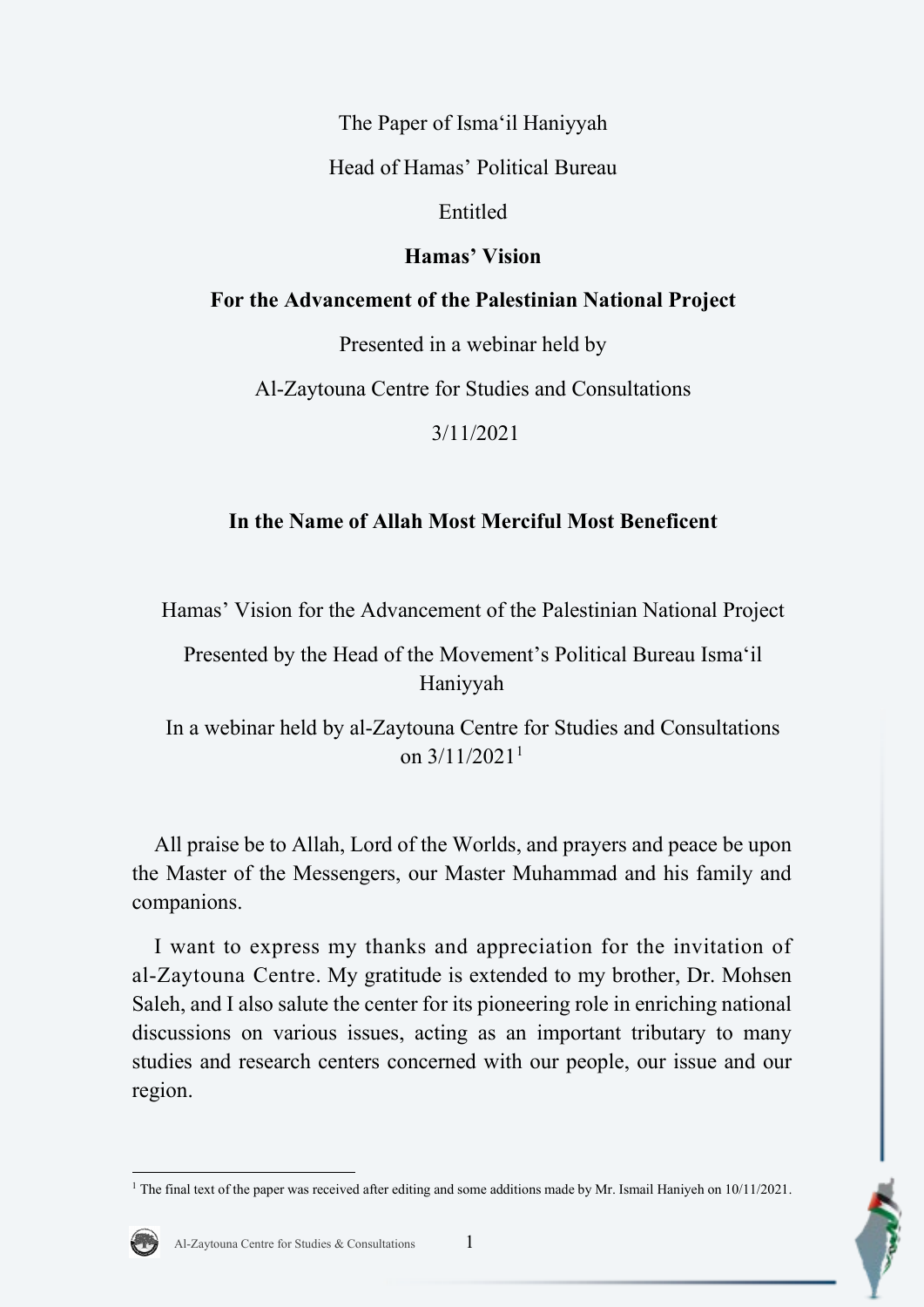I welcome the dear brothers participating in this webinar, and I salute our Palestinian people, whether they are inside the occupied Palestinian territory or outside waiting for the hour to return to their land and homes, and salute all the members of the *Ummah* [Muslim nation] and all the free people of the world.

I also salute our people in Jerusalem, especially in the Sheikh Jarrah neighborhood, who today are expressing their national, Arab and Islamic stance by rejecting the alleged deal offered by the Israeli courts, preferring to stay with their homes and their ownership of this pure and blessed land. This confirms the adherence of the Palestinian people to their land and their rights, and proves that these rights are neither lost nor subject to statutes of limitations and that they cannot be robbed by Zionist firepower, oppression, or external political support to this entity.

As this webinar coincides with the 114th anniversary of the Balfour Declaration, this gives us an important motivation to address a topic that lies at the core of the issue, and at the root of the conflict with the Zionist occupation.

At the outset, I would like to offer an overview of the important changes that have occurred in the situation internally and externally:

### **Current Changes**

Several changes have occurred in the Palestinian situation that have both direct and indirect implications for the course of the conflict with the occupation, in addition to their impact on the Palestinian national project, and on the positioning of the resistance project at the heart of this conflict. We highlight four of them:

**First Change:** The cancellation of the legislative, presidential and the Palestinian National Council (PNC) elections that had been agreed upon, shortly before voting day and before beginning a new road map to rearrange the Palestinian house and rebuild the Palestinian political system.

The cancellation of the elections, under the pretext that the Israelis would not allow them to be held in Jerusalem, has caused a real national predicament, and brought us back to square one. This is while we affirm that no one in the Palestinian arena would agree to holding elections without Jerusalem. However, we have always emphasized that holding elections in

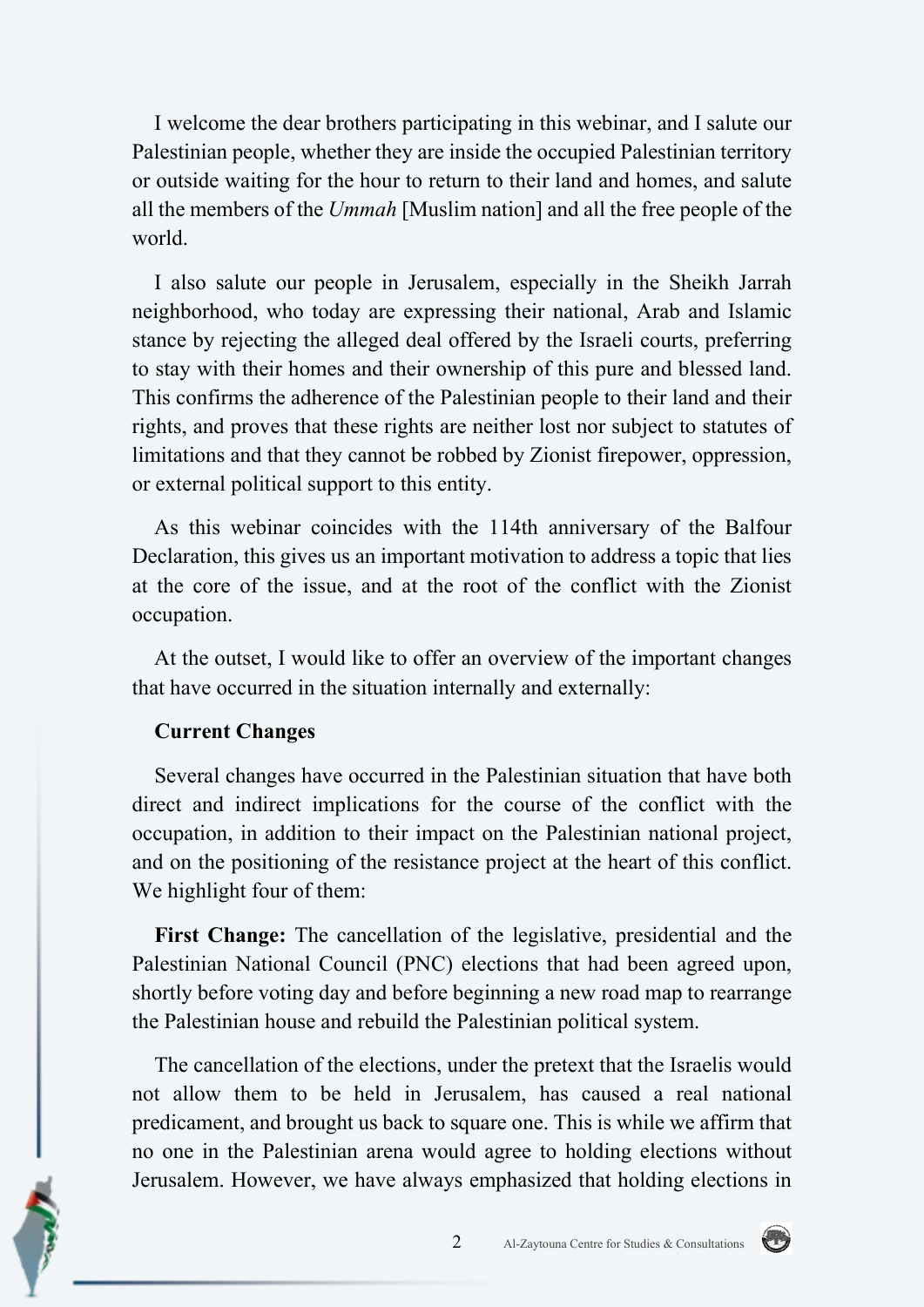Jerusalem is a national battle that we must fight together, and by which we would impose our will as Palestinians, as we have many means and ways in this matter.

**Second Change:** The Battle of the Sword of Jerusalem, which marked an important shift in the course of the conflict with the Zionist occupation. Indeed, it produced important outcomes, and opened a broad horizon for our people, our nation and all the free peoples of the world. The battle confirmed the unity of the Palestinian homeland, at the geographic level, from Rafah to Ras al-Naqoura; the unity of the Palestinian people at the action level, and the ability of the resistance to discredit the Israeli deterrence theory. It also confirmed that Jerusalem remains the heart of the conflict.

The battle re-centered the issue of Palestine in the Arab, Islamic and even global realms, after ten years of losing its level of priority dwindling among the people of the region, due to their preoccupation with the conflicts that have erupted in their region.

**Third Change:** The US withdrawal from Afghanistan. Although Afghanistan is far from Palestine, the decision to withdraw has its effects on the region, the [Palestine] issue and the conflict with the Israeli occupation. Twenty years ago, the US entered the region militarily through the gateway of Afghanistan, and now it has begun leaving the region, with its military presence receding significantly in Afghanistan. This withdrawal could be followed by other withdrawals, potentially from Iraq or northern Syria. Undoubtedly, the results of this retreat will impact the allies of the US in the region, led by the Zionist entity.

**Fourth Change:** Zionist attempts to penetrate the region through normalization with some Arab governments. This is manifesting through the implementation of the "Deal of the Century" and the projects of the so-called "regional peace" or "economic peace." Today, we are witnessing attempts to forge military and security alliances in the region, in which Israel is successful due to its military, security and economic superiority.

These four changes bring with them opportunities and challenges, and impose a lot of historical and national responsibilities on us as Palestinians. We are facing very complex and difficult equations, which must force us to work according to a comprehensive, mature and specific vision, based on

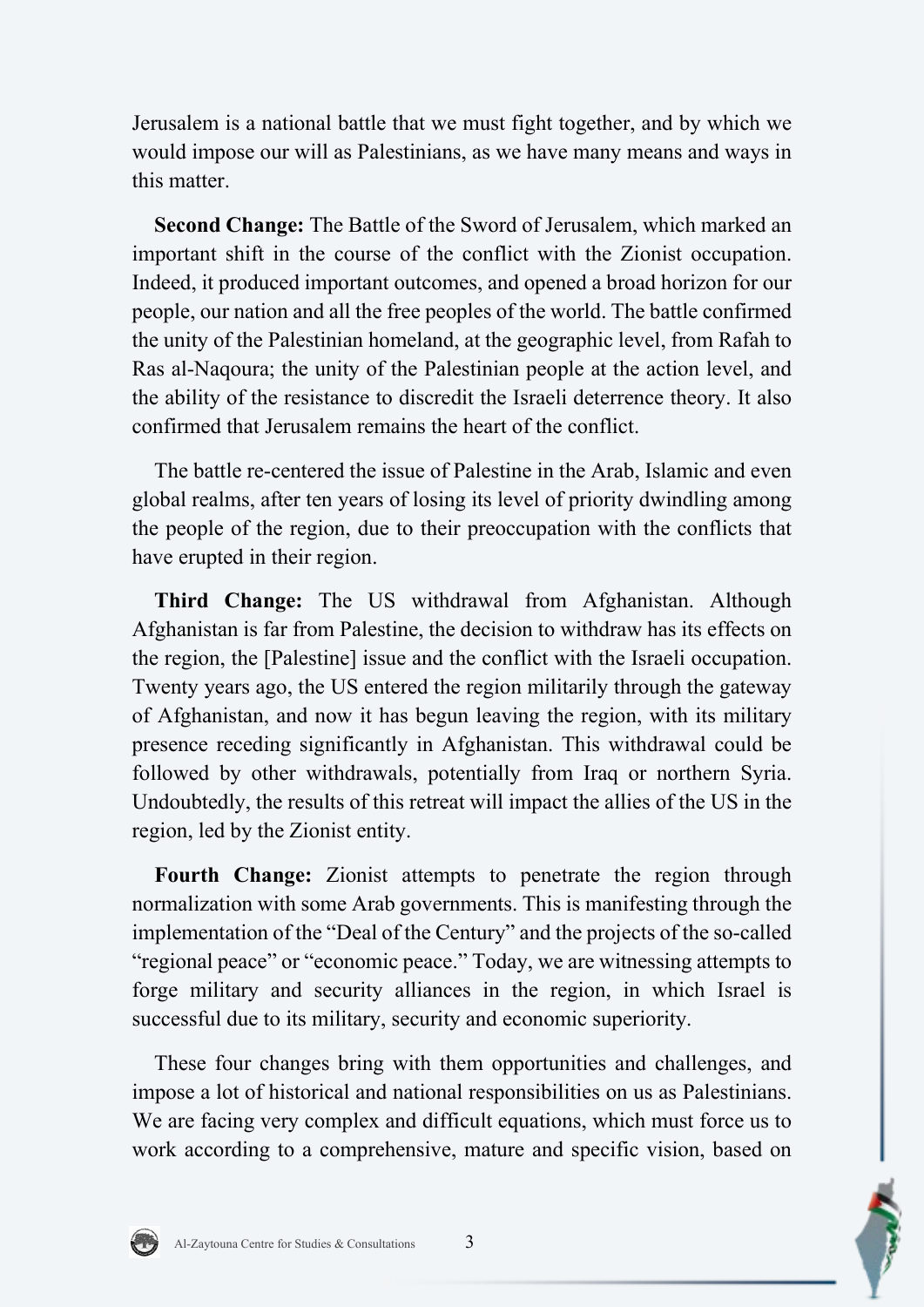political purity and confidence in the ability of our people to win the battle of wills.

#### **The Main Axes of the Vision**

Our vision of how to advance the national project can be summarized in four axes:

**First Axis:** Our vision and general description of the current situation and stage, in which the framework governing our issue is formed. They are summarized in the following dimensions:

**First Dimension:** Our issue is an Islamic cause, with links to Qur'anic scriptures and the prophet's hadiths. It [includes protecting] *al-Aqsa*  Mosque, and the land where the Messenger of Allah (may Allah's peace and blessings be upon him) was transported and ascended to heaven. Jerusalem is the gateway to heaven. Jerusalem was conquered by 'Umar (may Allah be pleased with him) and liberated by Saladin. It has been painted by the blood of the Prophet's companions and their successors. In it are buried the remains of the Mujahideen leaders and founders of jihad and resistance movements throughout the phases of the open conflict with the Zionist project. Therefore, it is a sacred issue, whose fundamentals and Islamic identity are not subject to alteration. For this reason, Hamas moves and deals with changes, challenges and opportunities on the basis of a fixed, clear and fundamental vision.

**Second Dimension:** The Palestine issue is a national as well as an Arab issue, in addition to being a humanist issue. In it, the national, Arab, Islamic and humanist levels complement one another, interacting in harmony as part of the project for liberation and return.

The level of the conflict with the Zionist enemy is so complex and overlapping that no faction alone can settle it, whether it is Fatah, Hamas or any other faction. If we say that the nature of the conflict with the occupation is a civilizational conflict, since the Zionist entity represents the spearhead of a Western project in the region, then the Palestinian factions and the Palestinian resistance constitute the spearhead of the *Ummah* [Muslim Nation] and the free people of the world.

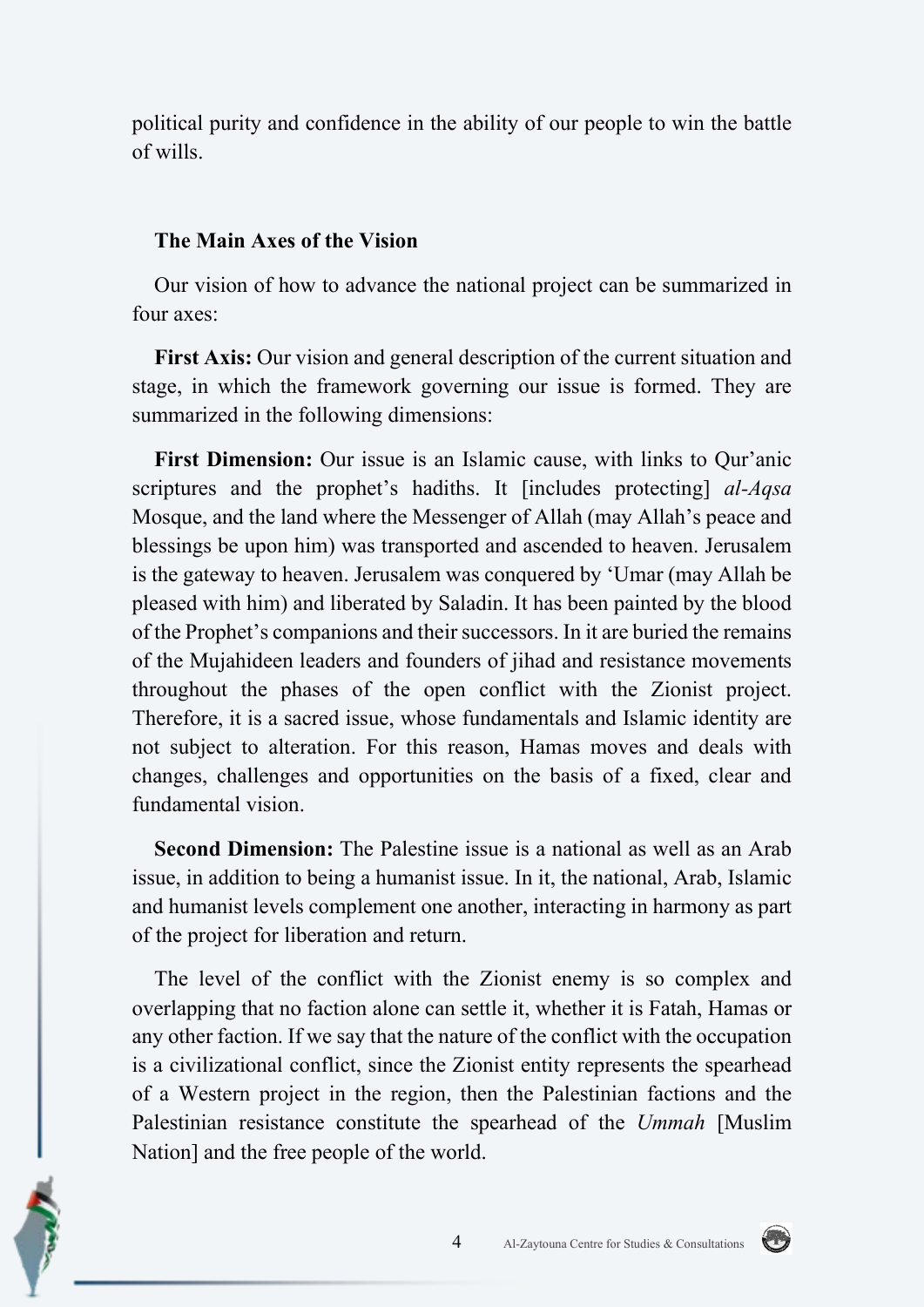**Third Dimension:** We are still in the stage of national liberation, as the Palestinian people are still seeking liberation from occupation, and are striving to achieve their goals of freedom, return and independence. Any characterization outside this leads us, and has indeed led us, into confusion and political turmoil. Some believed that we were in a stage of building a national authority as a step towards a Palestinian state, or a state under occupation or an authority under occupation. As a result, concepts, programs and goals have been muddled, with a negative impact on the outcomes in politics and on the ground.

**Fourth Dimension:** The main contradiction is with the occupation. While there are differences and disparities between us as Palestinians, or a conflict between programs and methods, and how to deal with changes and developments, Hamas and the resistance forces and all the honorable patriots see that the main foe of our people is the Zionist enemy. They do not see that the internal differences between us can shift the camp of enemies into the Palestinian arena, since we Palestinians are one people despite political differences.

**Fifth Dimension:** The principle of partnership is an obligatory necessity in building institutions, whether the representative institutions of the Palestinian people, or partnership in governance within the regions of the West Bank (WB) and Gaza Strip (GS). The policy of exclusion is not one to adopt in the process of national liberation. The national whole is important in the Palestinian equation of power, be it factions, figures or institutions, and everyone's participation is essential in confronting the Zionist occupation.

**Sixth Dimension:** The Palestine issue, by virtue of the overlapping layers within it, affects and is affected by the regional and international dimension. Indeed, it was an international decision that formed the basis for building the Zionist project in the region. For example, we are now in the month of November, and we have two dates that reflect the dimensions of the historical injustice that befell our people: the anniversary of the calamitous Balfour Declaration, and then the anniversary of the United Nations partition decision. Therefore, as we seek to advance the national project, we cannot neglect this [international] dimension. We are connected to the rest of the world, not on an island isolated [or separate].

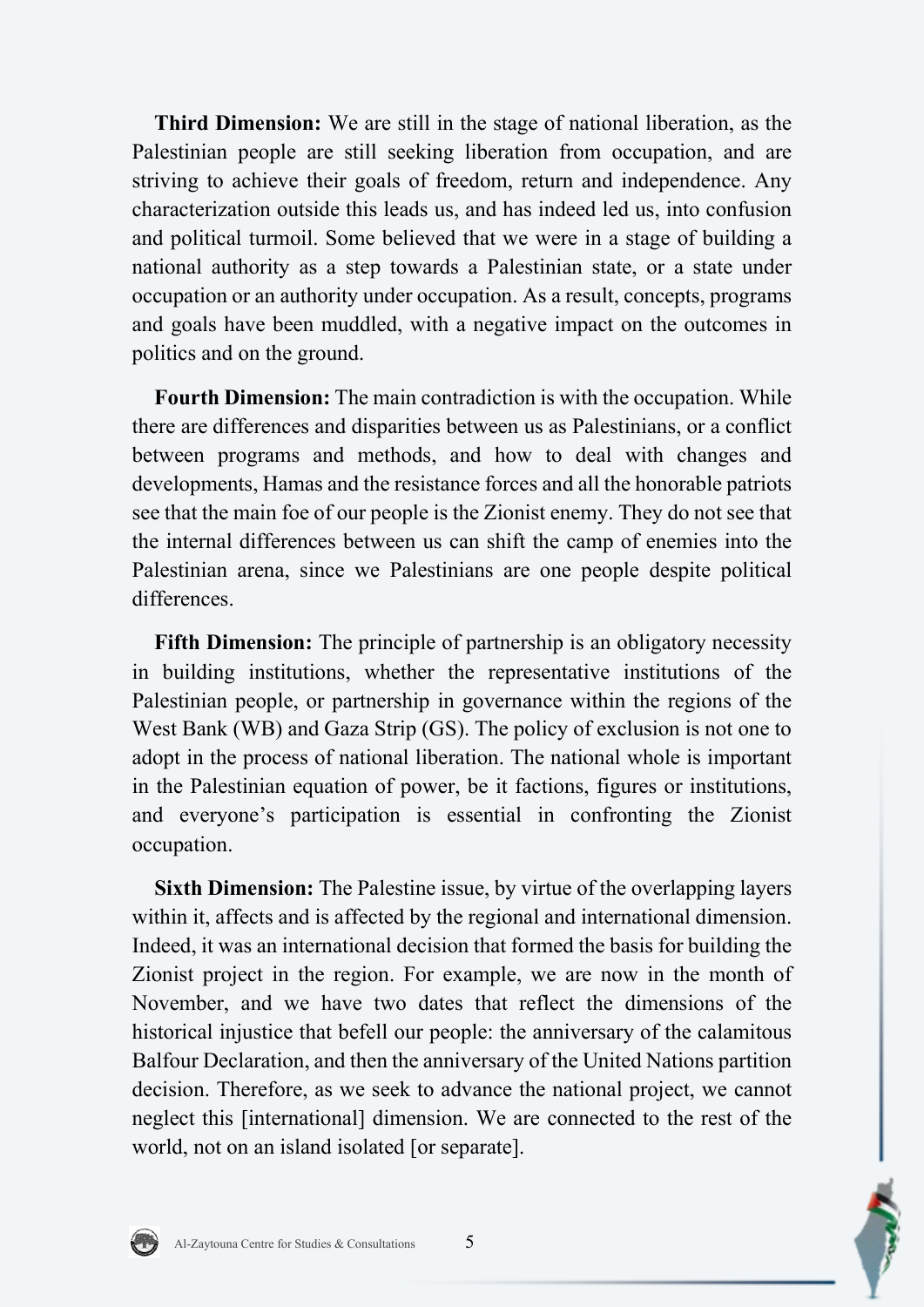What is also supremely important is to build positively across our regional and international landscape, but never at the expense of Palestinian national fundamentals. We have experienced some negative outcomes in our official relations with some countries in the region as well as internationally.

These dimensions, describing the reality and the stage of this issue, require us to state clearly that a people under occupation must adopt a strategy of resistance to achieve liberation. No people throughout contemporary history have been able to liberate themselves from their occupier without comprehensive resistance in all its forms, including armed resistance. We face a colonial settler occupation that does not even recognize the existence of our people and their right to live in their homeland. Its well-known narrative being "a land without a people for a people without a land." This is a settlement-replacement occupation based on expulsion and displacement, and on the concept of the so-called "Jewishness of the state" and "a state for all Jews"; that is the "Jewishness of the state" in its legal sense, and "a state for all Jews" meaning that every Jew in the world can live within this state.

These dimensions in describing our reality in all its aspects are very important in helping us to understand the dimensions of the national project, the challenges it faces, how we might deal with them, and determining the components necessary for advancement. These components are interdependent. We cannot remove any component from a comprehensive vision, because a Palestinian project of this size and complexity can never be tackled through a limited or fragmented vision, but rather through an integrated vision and an integrated theory.

#### **Second Axis: The Challenges:**

All Palestinian generations, leaders and factions are aware of the nature of the Palestinian national project, and the challenges surrounding it since its inception, but the intractability we are facing today requires research into the factors that have brought the Palestinian national project into its current predicament.

Many factors have contributed to this predicament, starting from the time of the discussions surrounding the ten-point program in 1974 and the Resistant Authority. Since that time, the foundations of a different situation

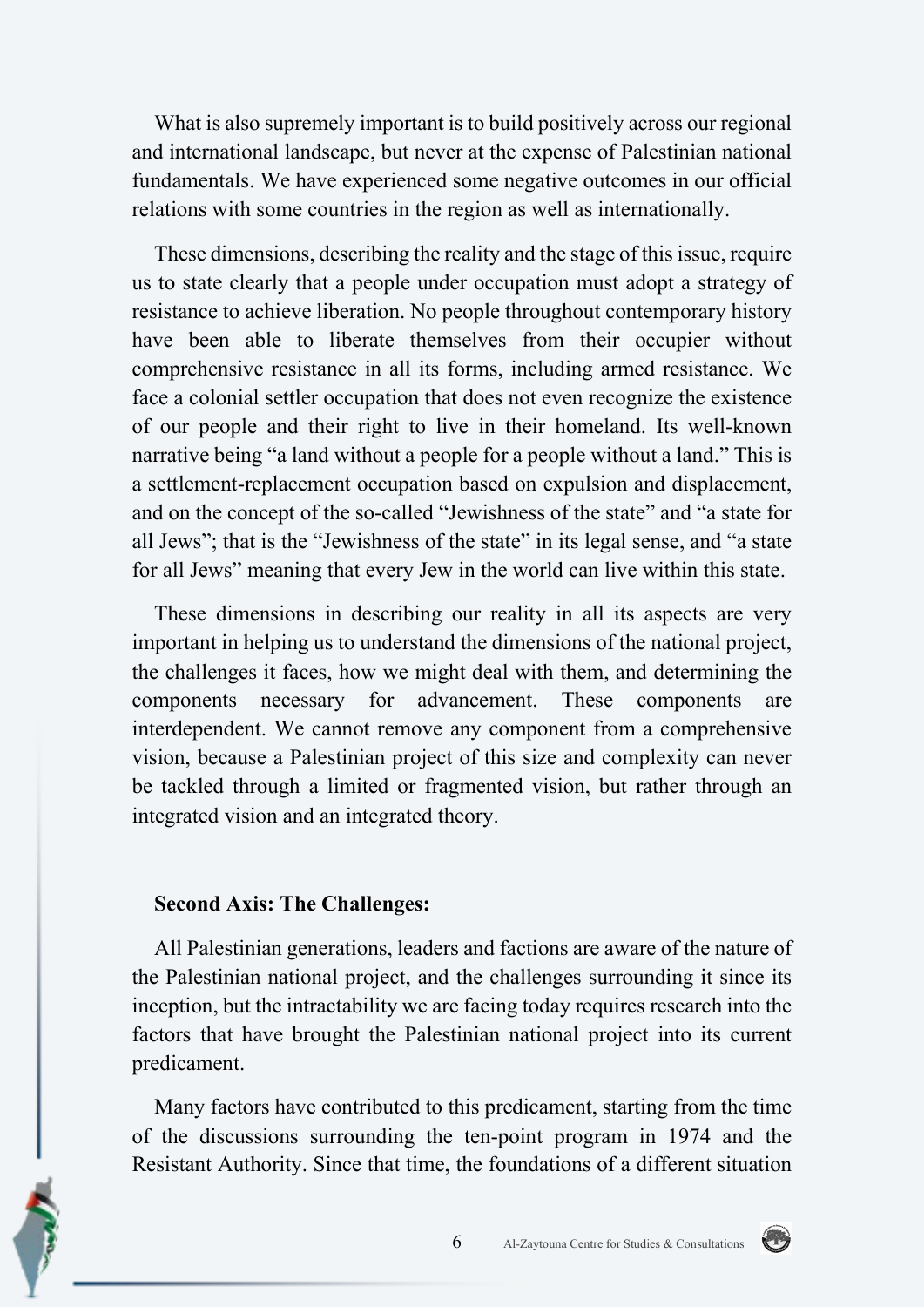have been laid, regarding the Palestinian national project and then the Oslo Accords, which led to collapses and setbacks. Although we do not ignore the bright spots in the history of the Palestinian revolution and its steadfastness in Lebanon, and the first and second *Intifadah*, the painful truth is that the Oslo Accords constituted the start of the bitter harvest that we have now reaped. This resulted in five major challenges that are the manifestations of the regression of the Palestinian national project:

**First Challenge:** There is a major political imbalance, reflected in the concepts and vocabulary of the national project: Historic Palestine, the right of return, the land and the borders of the Palestinian state, the resistance and the armed struggle. These concepts were disturbed after Oslo, as were the goals, means, and the function of the Palestinian Authority (PA). All of this dragged the national issue into a maze and resulted in the major imbalance that the Palestinian arena has been suffering ever since.

Now, what goals are we talking about? What are the national fundamentals on which there is a consensus? What is our concept of the state and state borders? What is our understanding of the mechanisms of dealing with this occupation? Is this Authority really, as was said, a step on the path of establishing the state, or has it been transformed into an institution that the occupation forces are satisfied with, particularly due to its willingness to work as a partner in the field of security?

We plunged into political imbalance and turmoil, reflected in our performance, policies and [internal] relations, and this has negatively impacted external solidarity with us. Thus, we began to hear statements like "we accept what the Palestinians themselves accept," followed by audacious moves towards recognizing the Israeli entity or normalizing relations with it, most recently with the occupying state being welcomed an observer member of the African Union.

**Second Challenge**: The lack of representation of half of the Palestinian people—i.e., the Diaspora and our people in occupied Palestine of 1948—in the equation of the conflict and the project of liberation and return. Indeed, it can seem now as if the Palestine issue has become the cause of WB and GS residents only. When they talk about elections and government, the leadership of the Palestine Liberation Organization (PLO) and PA refer to legislative elections and the government in WB

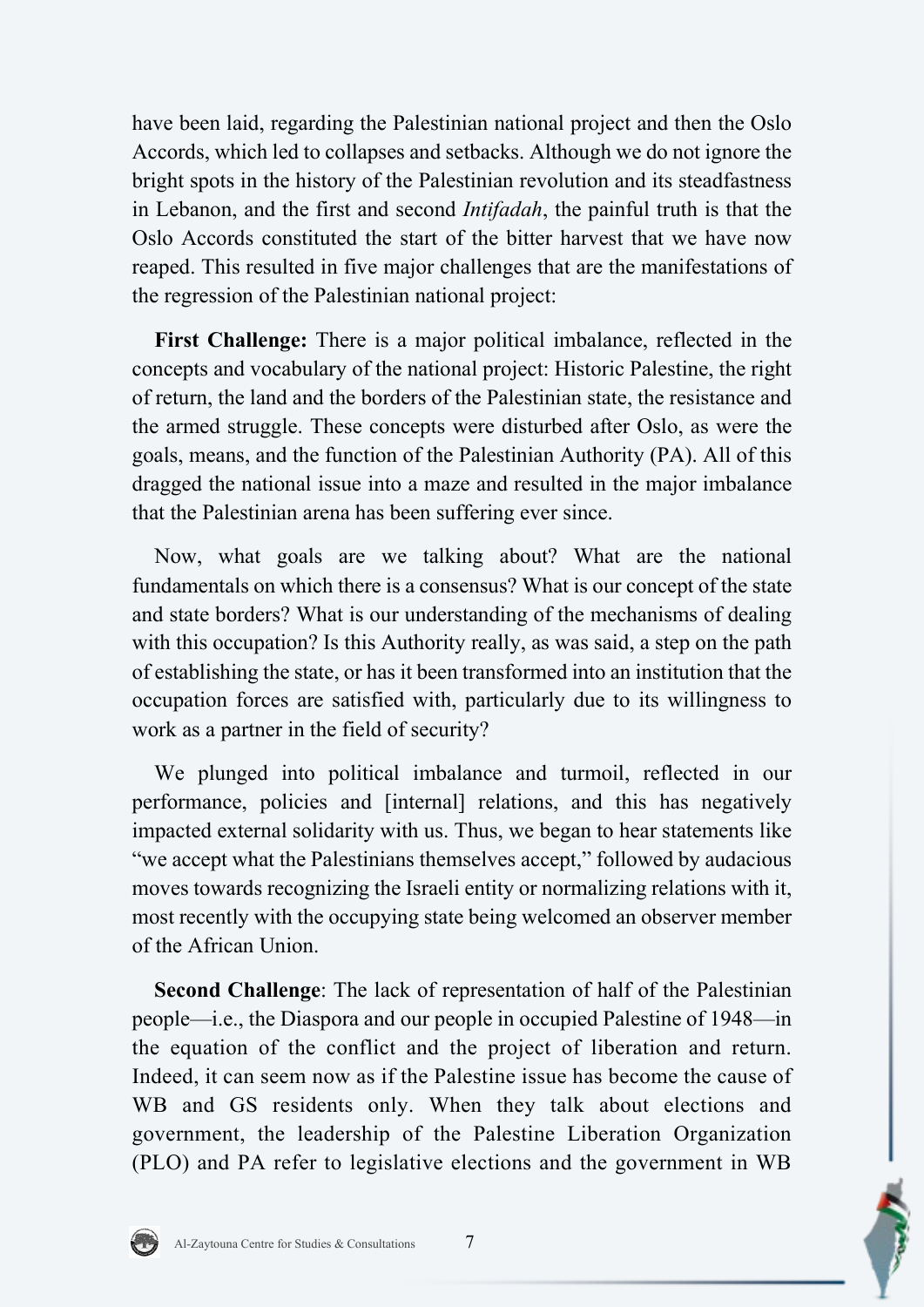and GS. As for the Palestinian people abroad, since Oslo, attempts have been made to expunge them from the equations of liberation and return, and the threat this encourages is the attempted erasure of the right of return. Certainly, no Palestinian national project can rise without the integration of the interior and the Diaspora; the Palestinian bird cannot fly with one wing.

**Third Challenge**: The decline in the leadership role of the Palestinian people, represented by the PLO, sacrificed to put more power in the hands of the PA. Instead of the PLO being the PA's frame of reference, the opposite happened. The PLO's budget has become part of the PA or presidency's budget. The truly representative leadership institution of our Palestinian people was undermined and weakened, and its meetings convened only to approve internal or external projects.

**Fourth Challenge**: The decline of the role of resistance as a strategic option in the mind of the Palestinian leadership, which has placed its faith in negotiations and commitment to the so-called "peace" as a strategic option, while claiming that security cooperation [with Israel] is "sacred" and that *Intifadah*s and rockets are "futile".

While resistance has receded in the mind of the Palestinian leadership, it has not in the minds of the Palestinian people, and not even among the popular bases of the Fatah movement itself, who stand alongside us when it comes to resistance, *Intifadah*, prisons, detention centers, and are among the martyrs and wounded, facing settlements, sieges and wars. Adding insult to injury, the PA leadership has been unable to combine political action with resistance, making Palestinians like those mocked for seeking out a duel without bringing a sword.

**Fifth Challenge**: These failures have led to a decline of solidarity with the Palestine issue, and some even daring to normalize and recognize the Israeli entity and exchange ambassadors. This has happened under the pretext that the Palestinians themselves accepted giving up 78% of the land of Palestine, accepted their security forces collaborating with the occupation, cracking down on the resistance and imposing sanctions on Gaza, despite it being the strategic base of the resistance and a bastion of the Palestinian people.



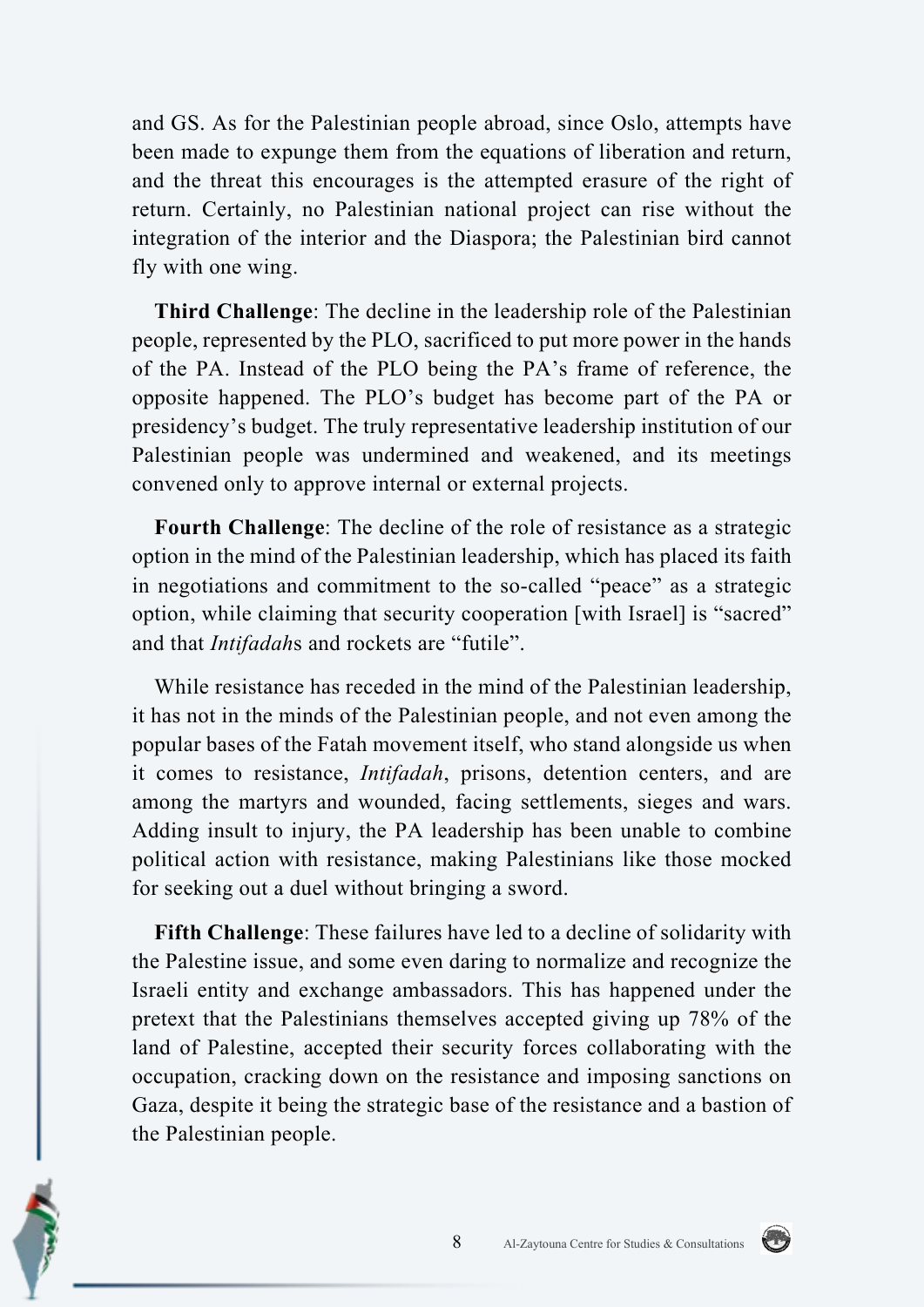## **Third Axis: Strengths:**

Another question we should ask is: Is the situation and the outlook really so bleak? Certainly not, for we have many elements of strength. Here I focus on four particular strengths:

**First:** At the top of the list are the Palestinian people themselves. This great, faithful, steadfast nation has never been tired of resistance, steadfastness and resilience. They have offered hundreds of thousands of martyrs, wounded and prisoners, along with destroyed homes and millions of refugees. They have faced massacres, Judaization, attempts to destroy their national identity and attempts to demoralize their youth. Yet these efforts have failed to bring our people to their knees or shake their determination to achieve their goals and their freedom.

These people are a reservoir of revolution and leadership, an incubator of resistance. Whenever the occupation and the people collaborating with it think that these people have become tired and unable to continue, the people rise up again like a phoenix from under the rubble. They will initiate uprising after uprising, and revolution after revolution, fight wars, and record luminous pages in the history of the conflict with the occupation. Today, we can state that the Palestinian people's willingness and readiness to continue on the path to freedom has not lessened.

**Second:** The strength of the just cause that we have and believe in. The peoples of the world today and those with free consciences champion political, social and legal rights and justice. We have seen during the Battle of Sword of Jerusalem how the masses of the world came out in the United States of America, Europe, Asia and Australia in solidarity with the Palestinian people, Jerusalem and the resistance. It is this sense of justice that always renews our ability, hope, perseverance and persistence. Righteousness is on our side, right speaks for itself, and injustice is so glaring. The injustice of the occupation can never change the political, historical and geographical facts of this land, Palestine, nor its place, status, and power.

**Third:** Political geography; The strategic environment surrounding Palestine is an incubator of the cause and although there are ups and downs, the main context of this strategic environment is an incubator of the Palestinian people, resistance, *Intifadah* and all Palestinian rights.

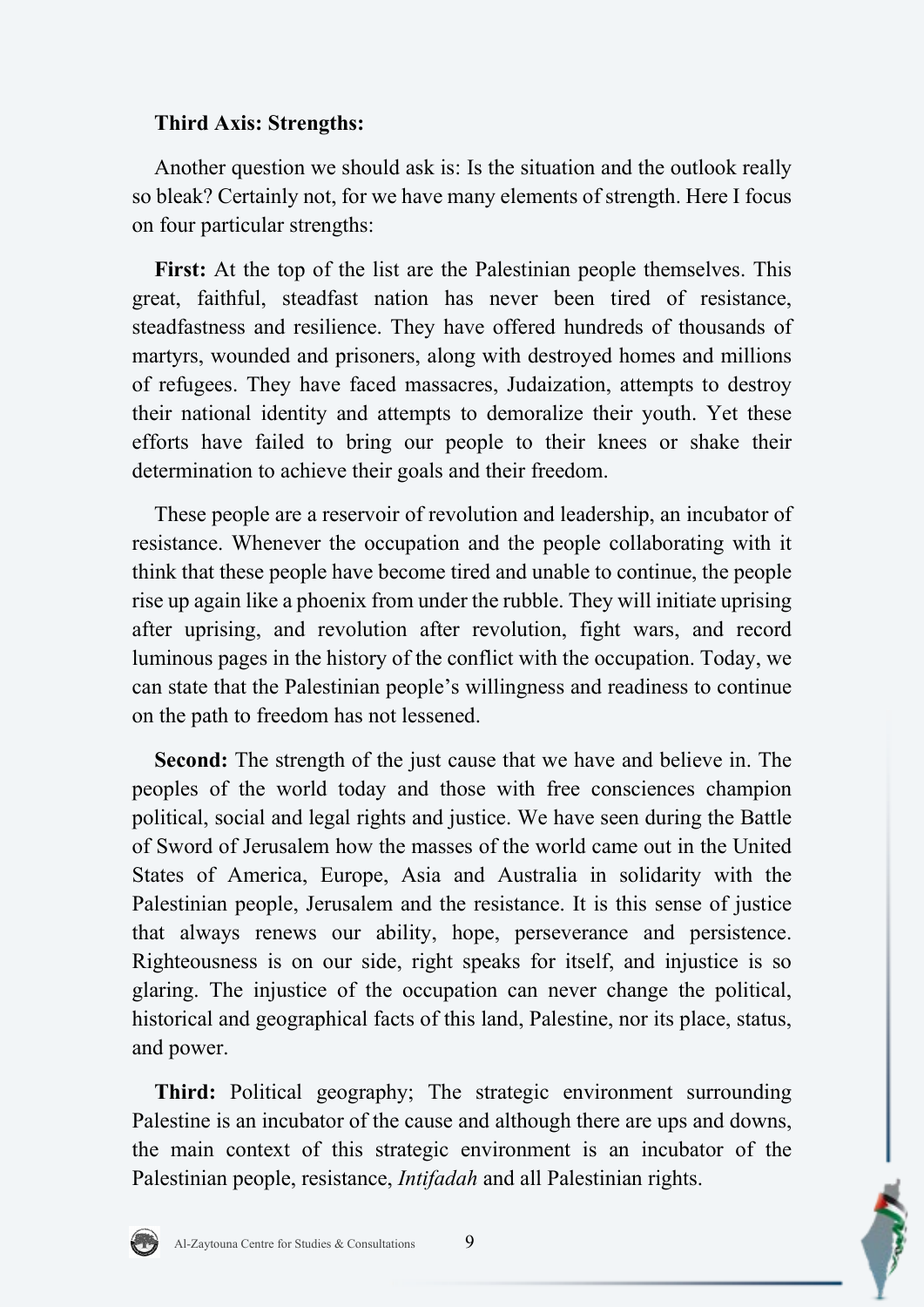**Fourth:** Resistance; The world has seen the ability of the Palestinian people when the besieged resistance in Gaza possesses missiles that can reach every inch of the geography of occupied Palestine. We must appreciate this ability when building the equation of deterrence against the occupation. Although Israel has the strongest army in the region, it does not dare to launch a ground operation in Gaza. The Palestinian people, with their popular, political, legal, civil, military and media resistance, have established themselves firmly on the map. Today, the resistance is preparing for the battles of liberation and expelling the occupiers.

#### **Fourth Axis: Elements of Advancing the Palestinian National Project:**

Between the challenges and predicaments, and between the opportunities and strengths, we can build and advance our Palestinian national project. Although the occupation is superior in matters of the military and intelligence, it is also in a predicament. The Israeli government is fragile, and the political structure in the Zionist society is not homogeneous. Israel's political parties today are different from what they were during the founding phase. This means that while we are thinking about restoring the vocabulary of the national project and advancing it, we start from a position of power, and not only predicament and crisis, as we work to set out realistic hopes for our people.

Therefore, we see that there are seven elements for the advancement of the national project:

**First Element:** Redefining the Palestinian national project with its fundamentals and objectives, as a project of liberation, return and statehood, with full sovereignty over the entire Palestinian national soil with Jerusalem as our capital, and the liberation of prisoners from enemy prisons.

Hence, it is necessary to agree on the goals and fundamentals, so that the compass should not go astray again. We say enough is enough, no more political wandering and 'pragmatism' at the expense of the fundamentals and goals.

Hamas, as it redefines the Palestinian national project, emphasizes the Arab and Muslim identity of Palestine, and evokes the place and status of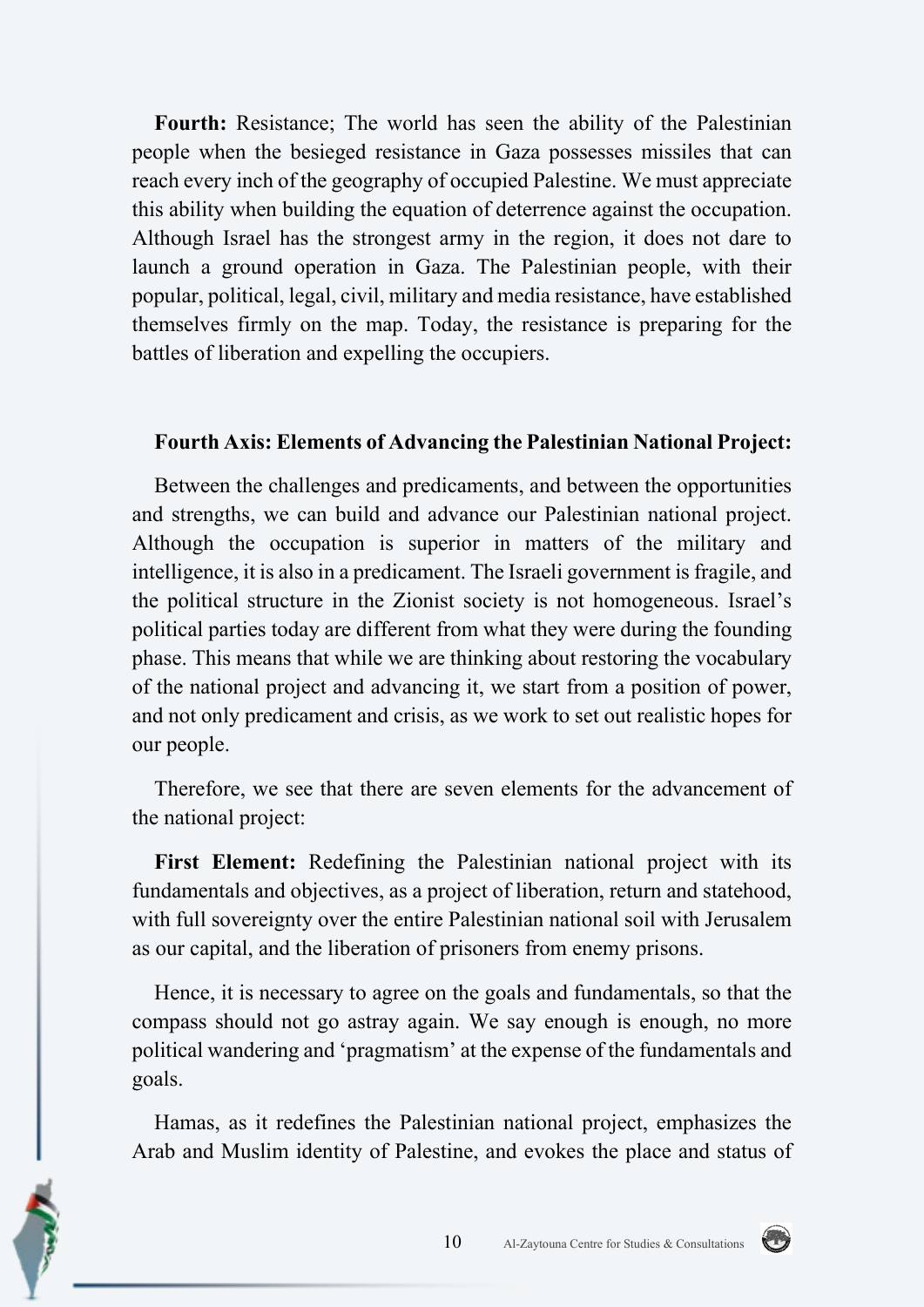Palestine, its position in the *Ummah*'s immortal legacies, and its view of its sacred right to the entire land of Palestine.

**Second Element:** The restructuring of the Palestinian national leadership, represented by the PLO, on new political and administrative foundations that guarantee the participation of all forces and factions, securing the participation of our Palestinian people at home and in the Diaspora. We are not proposing an alternative to the PLO, but we are talking about how to rebuild the organization. That is why we accepted elections as an entry point for forming the PNC where elections can be held, or consensus is built where elections cannot take place. We reject the monopoly of leadership. There is no meaning in a Palestinian leadership that does not include Hamas, Islamic Jihad, the Popular Front, the arms of resistance and independent personalities.

We are ready to immediately enter a real process of rearranging the PLO and building a unified Palestinian leadership that will steer the next stages for the Palestinian people. Until the completion of the PNC project, its rebuilding and the elections, we can form the national leadership for a temporary period represented by the provisional Palestinian leadership framework or the general secretaries of the Palestinian factions.

**Third Element:** Emphasizing that the independent Palestinian national decision cannot be taken under occupation through nebulous meetings of the PA or PLO institutions. The Palestinian will must be liberated from the grip of the occupier to ensure independent national decision making.

Hence, we emphasize redefining the PA and changing its functional role to act as leverage for the national project and not a cover for the occupation. The PA must not be an obstacle to the resistance or block the way for future generations to resolve the historical conflict with the Zionist enemy.

**Fourth Element:** Agreeing on a political program for the current stage, by focusing on common denominators and by referring to the agreements signed, whether the 2011 Cairo Agreement, the Prisoners' Document, or the unity government program signed in Mecca. This will provide a political legacy through which we can agree on a political program for the current stage. This program must be based on the inalienable fundamentals. Through the framework of this program, everyone participates, and in this political program of the current stage everyone must have a place.